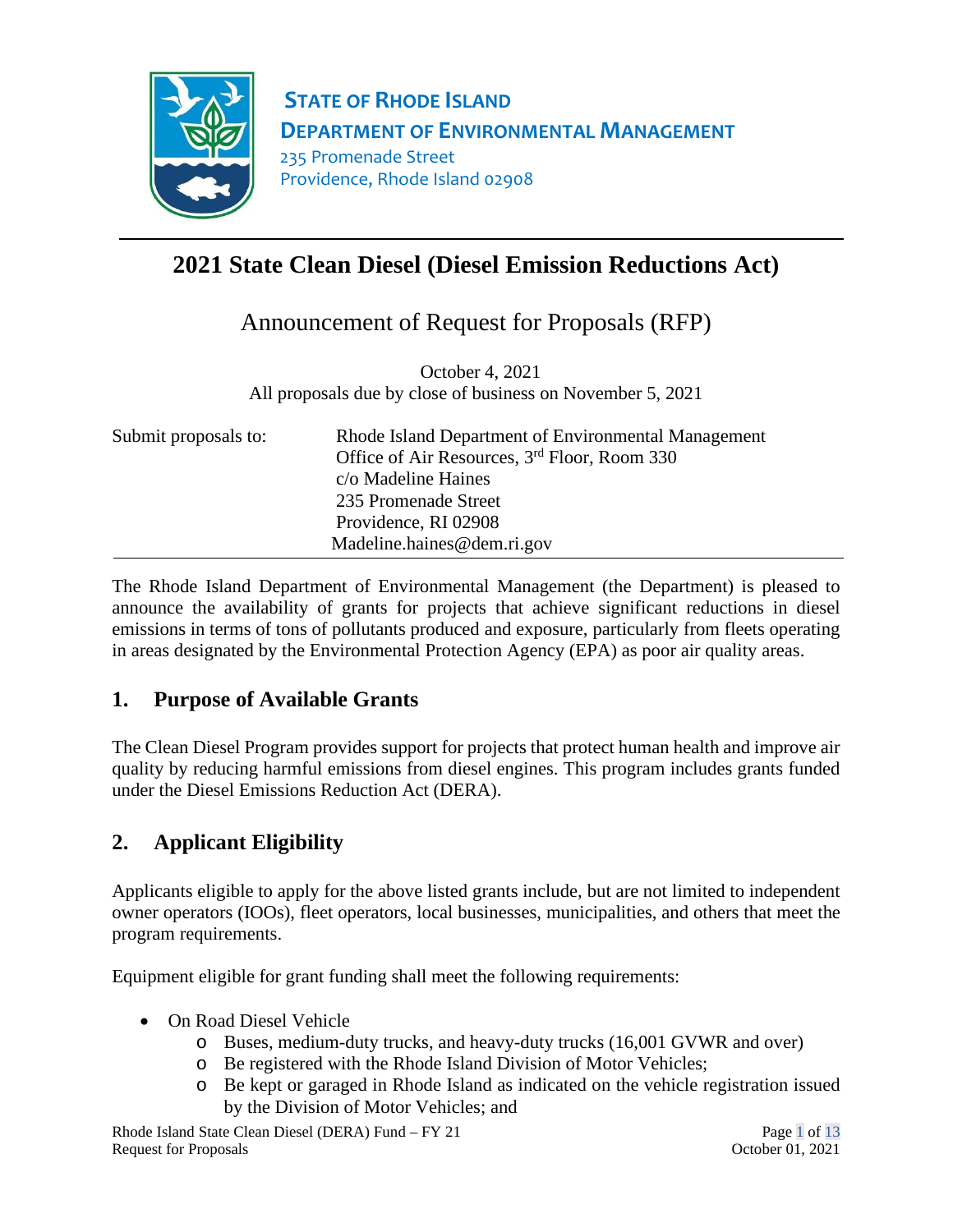- o The applicant shall certify to the Department on the application that fifty percent (50%) or more of the vehicle miles traveled, or hours of operation, shall be projected to be in Rhode Island for at least five (5) years following the reimbursement grant award.
- $\circ$  The applicant must commit to reporting usage information for at least five (5) years following the reimbursement grant award.
- Drayage Vehicle
	- o Drayage Truck means any Class 8 (GVWR greater than 33,000) highway vehicle operating on or transgressing through port or intermodal rail yard property for the purpose of loading, unloading or transporting cargo, such as containerized, bulk or break-bulk goods.
		- Qualified truck must have completed 150 trips over the last twenty-four months to a Port;
		- Qualified truck must drive at least 7,000 miles during the twelve months during and twenty-four months prior to the upgrade;
	- o Be registered with the Rhode Island Division of Motor Vehicles;
	- o Be kept or garaged in Rhode Island as indicated on the vehicle registration issued by the Division of Motor Vehicles;
	- o The applicant shall certify to the Department on the application that fifty percent (50%) or more of the vehicle miles traveled, or hours of operation, shall be projected to be in Rhode Island for at least five (5) years following the reimbursement grant award.
	- o The applicant must commit to reporting usage information for at least five (5) years following the reimbursement grant award.
- **Marine** 
	- o Be registered with the U.S. Department of Homeland Security United States Coast Guard (Documentation is required);
	- o Must operate more than 1000 hours per year;
	- o Be used to provide goods and/or services to Rhode Island residents;
	- $\circ$  If the vessel is identified as a commercial fishing vessel at least fifty percent (50%) or more of the fish landed in the last year were in Rhode Island ports; and
	- o The applicant must commit to reporting usage information for at least five (5) years following the reimbursement grant award.
- Nonroad Equipment
	- o Includes diesel powered equipment and vehicles used in construction, handling of cargo (including at ports and airports), agriculture, mining, or energy production (including stationary generators and pumps).
	- o Must provide documentation of operating at least 500 hours/year during the two years prior to upgrade (250 hours/year for agricultural pumps)
	- o The applicant must commit to reporting usage information for at least five (5) years following the reimbursement grant award.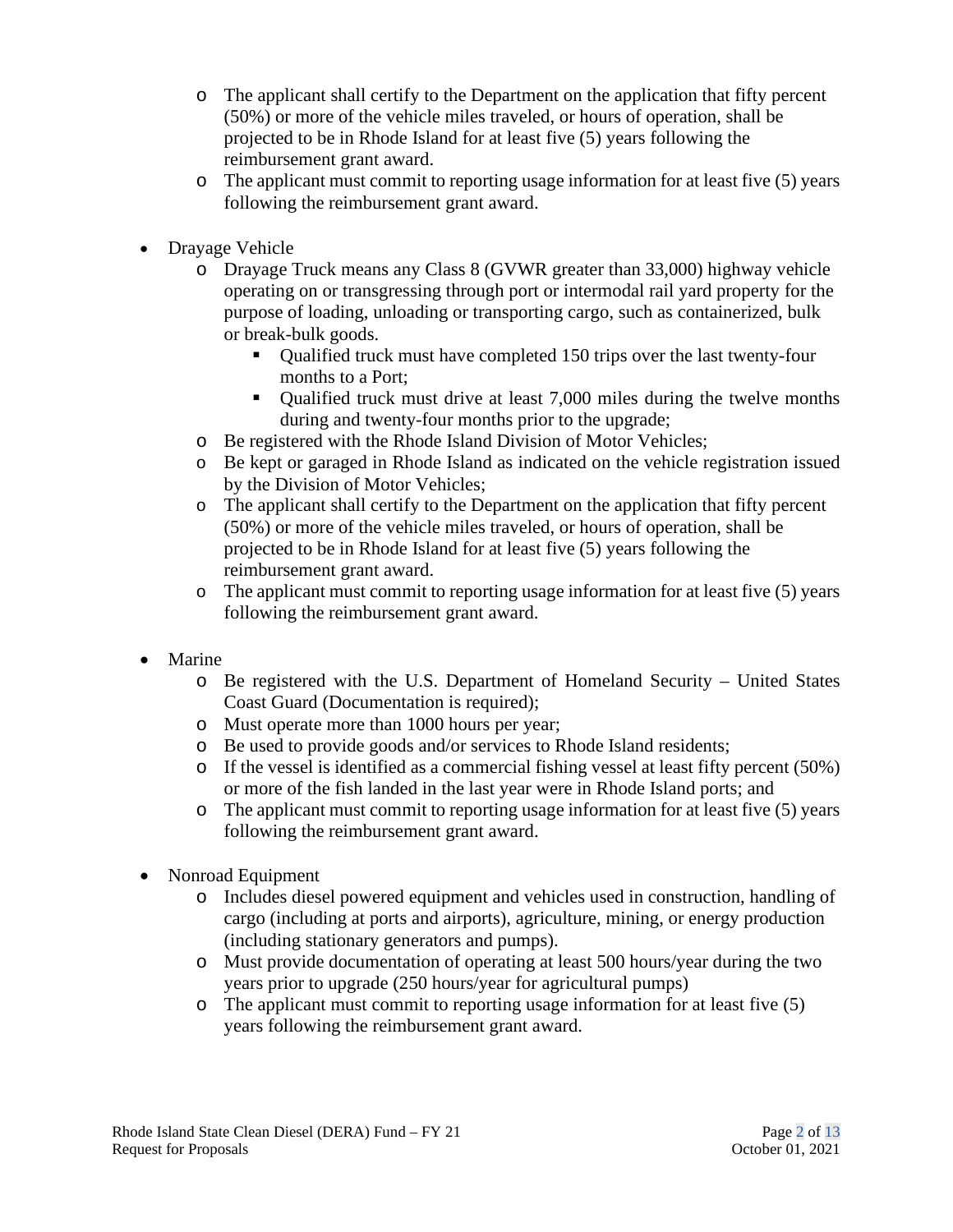Applicants must demonstrate administrative capacity to manage their grant funds and comply with applicable state and federal fiscal requirements including, but not limited to, accounting, recordkeeping, procurement, and reporting procedures. Grants are administered on a **reimbursement** basis. Applicants must also demonstrate ability to manage their project, document matching funds, and report on progress of deliverables specified in a Grant Agreement.

It is the Department's policy that financial assistance shall neither directly or indirectly benefit parties whose willful action or inaction has resulted in damage to the environment. At the Director's discretion, the Department may restrict, delay, or limit funding due to the occurrence of criminal, civil enforcement actions, or compliance matters. To be eligible for grants, applicants must disclose any existing violations and compliance actions. This includes the issuance of any Notice of Intent to Enforce.

## **3. Project Eligibility**

As outlined in the *[2021 Diesel Emissions Reduction Act \(DERA\) State Grants Program Guide](https://www.epa.gov/sites/default/files/2021-05/documents/420b21027.pdf)  [\(EPA-420-B-21-027, May 2021\),](https://www.epa.gov/sites/default/files/2021-05/documents/420b21027.pdf)* the following types of costs are eligible to receive grant monies from the State Clean Diesel (DERA) Fund this year:

- On Road Vehicle Replacements (Diesel, Alternative Fuel, Low NOx, Fuel Cell, All-Electric);
- **School Bus Replacements (ZERO EMISSION/ELECTRIC ONLY)\*;**
- Nonroad Equipment/Vehicles (Diesel, Alternative Fuel, Low NOx, All-Electric); and
- Marine Engine Replacement (Diesel, Alternative Fuel, Low NOx, All-Electric)

\*We will only accept applications for school bus replacement projects if they are zero emission (ZEV) replacements, all-electric, or fuel cell vehicles.

Examples of types of costs that are ineligible to receive grant monies from the State Clean Diesel (DERA) Fund include:

- a. Any costs incurred before a fully executed Grant Agreement is in place;
- b. Administrative costs including clerical support, monthly utility expenses, the purchase of office equipment, personnel costs associated with fund raising for the entity, etc.;
- c. State or Federal lobbying costs, penalties, fines, or regulatory fees including, but not limited to RIDEM permit fees, or any municipal fees. Response costs for emergency response actions caused or exacerbated solely by the applicant or their agents or assigns; and/or
- d. Proposed projects associated with unresolved litigation (administrative or judicial) with the Department or conditions or activities that have violated or are violating statutes or regulations administered by the Department shall be ineligible to receive Fund monies without the express written consent of the Director and the resolution of said litigation or violation(s).
- e. For battery electric powered vehicle, equipment and engine replacement projects, ineligible costs include power distribution to the pedestal, electrical panels and their installation, upgrades to existing electrical panels or electrical service, transformers and their installation, wiring/conduit and its installation, electricity, operation and maintenance,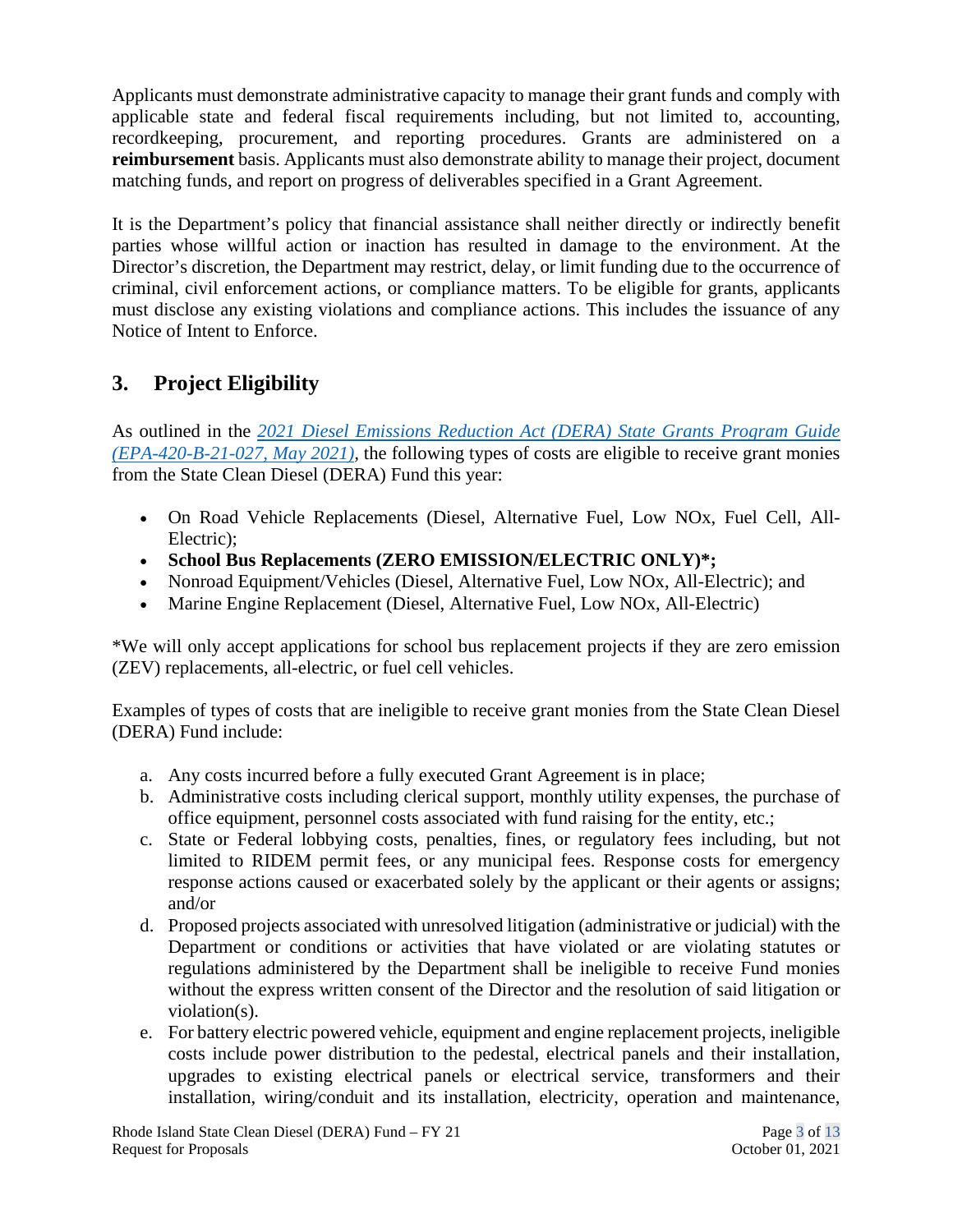stationary energy storage systems that power the equipment (e.g. batteries) and their installation, and on-site power generation systems that power the equipment (e.g., solar and wind power generation equipment) and their installation.

Please be aware that the Department and the State of Rhode Island take no responsibility for project work done outside the term or scope of a valid Grant Agreement or prior to full approval of an agreement. Grant Agreements are not valid until the Rhode Island Department of Administration issues the appropriate encumbrance (i.e. purchase order (PO) or PO release). All Grant Agreements must be signed and dated by an authorized agent of the applicant and the Department.

### **4. Available Project Categories**

#### **4.1 – On Road Diesel Vehicle Replacement**

On road highway diesel vehicles and equipment can be replaced under this program with newer, cleaner vehicles and equipment that operate on diesel or alternative fuels and use engines certified by EPA and, if applicable, CARB to meet a more stringent set of engine emission standards. Replacement includes, but is not limited to, diesel vehicle/equipment replacement with newer, cleaner diesel, electric (grid, battery or fuel cell), hybrid or alternative fuel vehicles/equipment. All-electric (i.e. zero emission) vehicles and equipment do not require EPA or CARB certification. The eligible cost of a vehicle/equipment replacement includes the cost of modifications, attachments, accessories, or auxiliary apparatus necessary to make the equipment functional. The cost of additional "optional" components or "add-ons" that significantly increase the cost of the vehicle may not be eligible for funding under the grant; the replacement vehicle should resemble the replaced vehicle in form and function. For grid electric powered equipment replacements, examples of eligible replacement costs include, but are not limited to, the purchase and installation of electrical infrastructure or equipment to enable the use of power. Examples of ineligible costs include, but are not limited to, electricity, and operation and maintenance costs.

- On Road Diesel Vehicles and Buses (other than Drayage):
	- o The state may fund up to 25% of the cost of a replacement vehicle powered by a 2019 model year or newer engine certified to EPA emission standards. Highway engine emission standards are on EPA's website at: [www.epa.gov/emission](http://www.epa.gov/emission-standardsreference-guide/epa-emission-standards-heavy-duty-highway-engines-and-vehicles)[standardsreference-guide/epa-emission-standards-heavy-duty-highway-engines](http://www.epa.gov/emission-standardsreference-guide/epa-emission-standards-heavy-duty-highway-engines-and-vehicles)[and-vehicles](http://www.epa.gov/emission-standardsreference-guide/epa-emission-standards-heavy-duty-highway-engines-and-vehicles)
	- o The state may fund up to 35% of the cost of a replacement vehicle powered by a 2019 model year or newer engine certified to meet CARB's Optional Low-NOx Standards of 0.1 g/bhp-hr, 0.05 g/bhp-hr, or 0.02 g/bhp-hr NOx. Engines certified to CARB's Optional Low NOx Standards may be found by searching CARB's Executive Orders for Heavy-duty Engines and Vehicles, found at: [www.arb.ca.gov/msprog/onroad/cert/cert.php.](http://www.arb.ca.gov/msprog/onroad/cert/cert.php)
	- o The state may fund up to 45% of the cost of an all-electric replacement vehicle.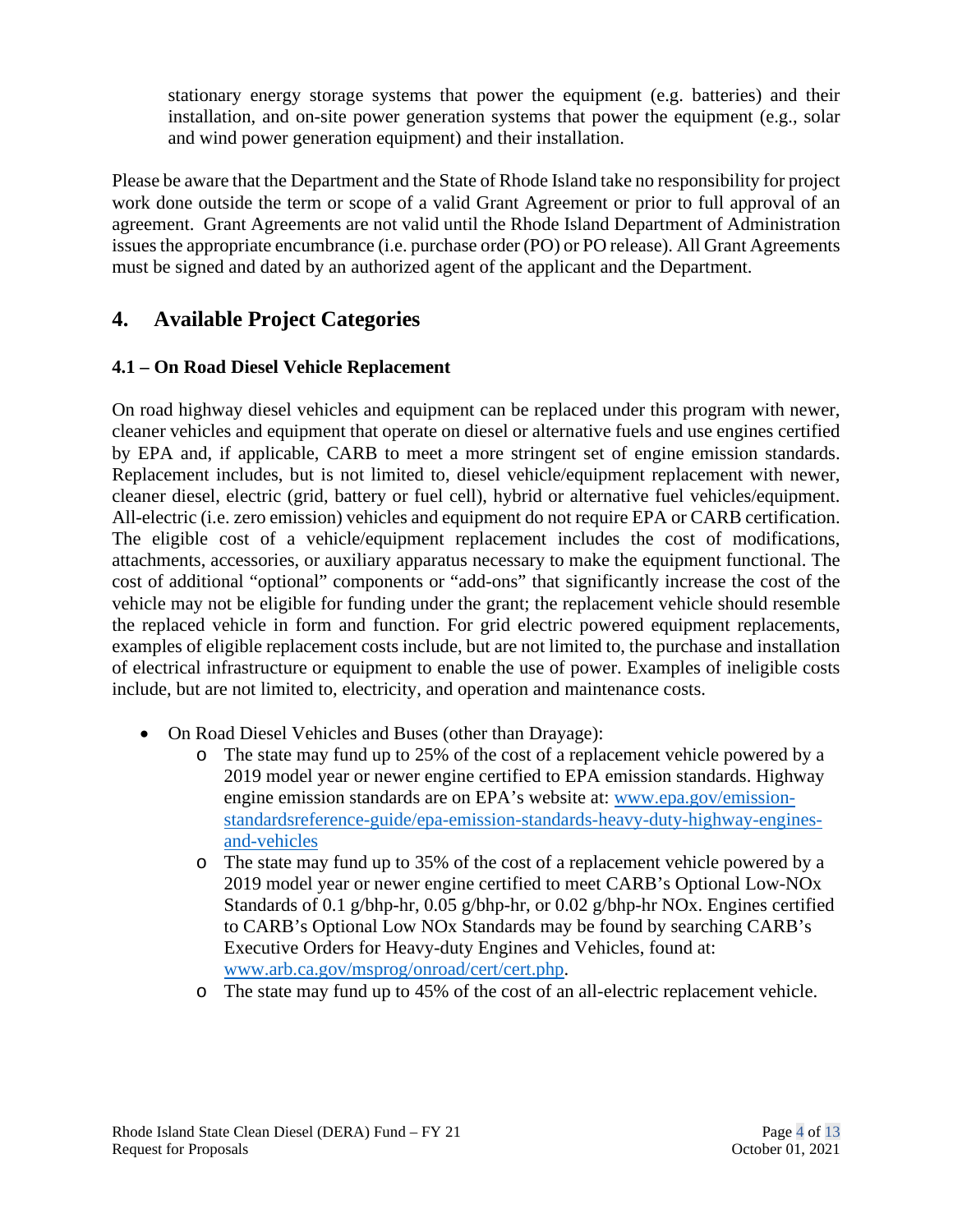| <b>Current Engine Model Year</b> | <b>Diesel Vehicle</b><br><b>Replacement: Engine</b><br>Model Year 2019+ (2015+<br>for Drayage) | Zero Emission or Low-NOx<br><b>Vehicle Replacement:</b><br><b>Engine Model Year 2019+</b> |
|----------------------------------|------------------------------------------------------------------------------------------------|-------------------------------------------------------------------------------------------|
| older - 2006                     | Yes                                                                                            | Yes                                                                                       |
| $2007 - 2009$                    | Yes                                                                                            | Yes                                                                                       |
| $2010$ - newer                   | Nο                                                                                             | Yes                                                                                       |

- Drayage Vehicles:
	- o The state may fund up to 50% of the cost of a replacement drayage truck powered by a 2013 model year or newer certified engine. A "Drayage Truck" means any Class 8 (GVWR greater than 33,000) highway vehicle operating on or transgressing through port or intermodal rail yard property for the purpose of loading, unloading or transporting cargo, such as containerized, bulk or breakbulk goods.
	- o If selected for funding, the grant recipient will be required to establish guidelines to ensure any existing truck replaced with grant funds has a history of operating on a frequent basis over the prior year as a drayage truck, and to ensure any new truck purchased with grant funds is operated in a manner consistent with the definition of a drayage truck.

#### **4.2 – Marine Engine Replacement**

Marine Engine Replacement includes, but is not limited to, diesel engine replacement with an engine certified for use with diesel or a clean alternative fuel, diesel engine replacement with an electric power source (grid, battery or fuel cell), and/or diesel engine replacement with an electric generator(s) (genset). All-electric (i.e., zero emission) engine replacements do not require EPA or CARB certification.

The eligible cost of engine replacement includes the cost of modifications, attachments, accessories, or auxiliary apparatus necessary to make the equipment functional, including related labor expenses. Charges for equipment and parts on engine replacement projects are only eligible for funding if they are included in the certified engine configuration and/or are required to ensure the effective installation and functioning of the new technology but are not part of typical vehicle or equipment maintenance or repair. Examples of ineligible costs include, but are not limited to, electricity, and operation and maintenance costs.

- Marine Engine and Equipment:
	- o The state may fund up to 40% of the cost (labor and equipment) of replacing a marine diesel engine with a 2019 model year or newer engine certified to EPA emission standards. Previous model year engines may be used if the engine is certified to the same emission standards applicable to the engine in EMY 2019. Marine engine emission standards are on EPA's website at: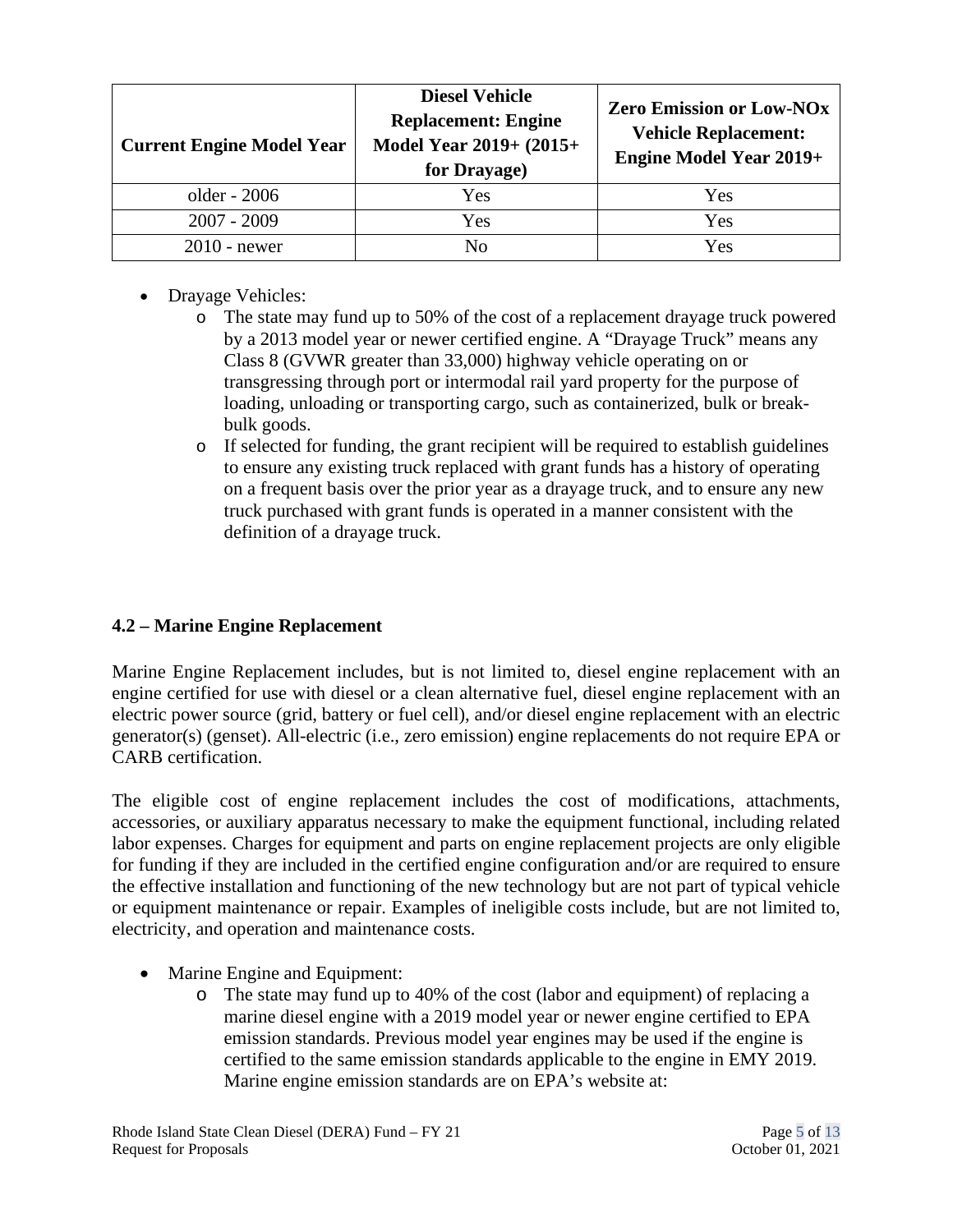[https://www.epa.gov/emission-standards-reference-guide/epa-emission-standards](https://www.epa.gov/emission-standards-reference-guide/epa-emission-standards-nonroad-engines-and-vehicles)[nonroad-engines-and-vehicles](https://www.epa.gov/emission-standards-reference-guide/epa-emission-standards-nonroad-engines-and-vehicles)

o The state may fund up to 60% of the cost (labor and equipment) of replacing a diesel engine with a zero tailpipe emissions power source.

| <b>Current Engine</b>         | <b>Current Engine</b> | <b>Current</b>     |                             |                |                   | <b>Engine Replacement: Engine Model Year 2019+</b> |                 |
|-------------------------------|-----------------------|--------------------|-----------------------------|----------------|-------------------|----------------------------------------------------|-----------------|
| Category<br><b>Horsepower</b> |                       | <b>Engine Tier</b> | <b>Compression Ignition</b> |                |                   | <b>Spark</b>                                       | Zero            |
|                               |                       |                    | <b>Tier 1-2</b>             | Tier 3         | Tier <sub>4</sub> | <b>Ignition</b>                                    | <b>Emission</b> |
| C1, C2                        | <803                  | Unregulated        | N <sub>o</sub>              | Yes            | No                | Yes                                                | <b>Yes</b>      |
|                               |                       | $-$ Tier 2         |                             |                |                   |                                                    |                 |
| C1, C2                        | >804                  | Unregulated        | N <sub>o</sub>              | No             | Yes               | Yes                                                | Yes             |
|                               |                       | $-$ Tier 2         |                             |                |                   |                                                    |                 |
| C1, C2                        | <803                  | Tier 3             | No                          | N <sub>o</sub> | N <sub>o</sub>    | Yes                                                | Yes             |
| C1, C2                        | >804                  | Tier 3             | No                          | N <sub>o</sub> | Yes               | Yes                                                | Yes             |
| C1, C2                        | >804                  | Tier 4             | No                          | N <sub>o</sub> | N <sub>o</sub>    | N <sub>0</sub>                                     | N <sub>o</sub>  |
| C <sub>3</sub>                | All                   | Unregulated        | N <sub>o</sub>              | Yes            | N <sub>o</sub>    | No                                                 | No              |
|                               |                       | $-$ Tier 2         |                             |                |                   |                                                    |                 |
| C <sub>3</sub>                | All                   | Tier 3             | No                          | N <sub>o</sub> | N <sub>o</sub>    | N <sub>o</sub>                                     | N <sub>o</sub>  |

o **Marine Shore Connection:** No funds awarded under this program shall be used for marine shore connection system projects that are expected to be utilized less than 1,000 MW-hr/year.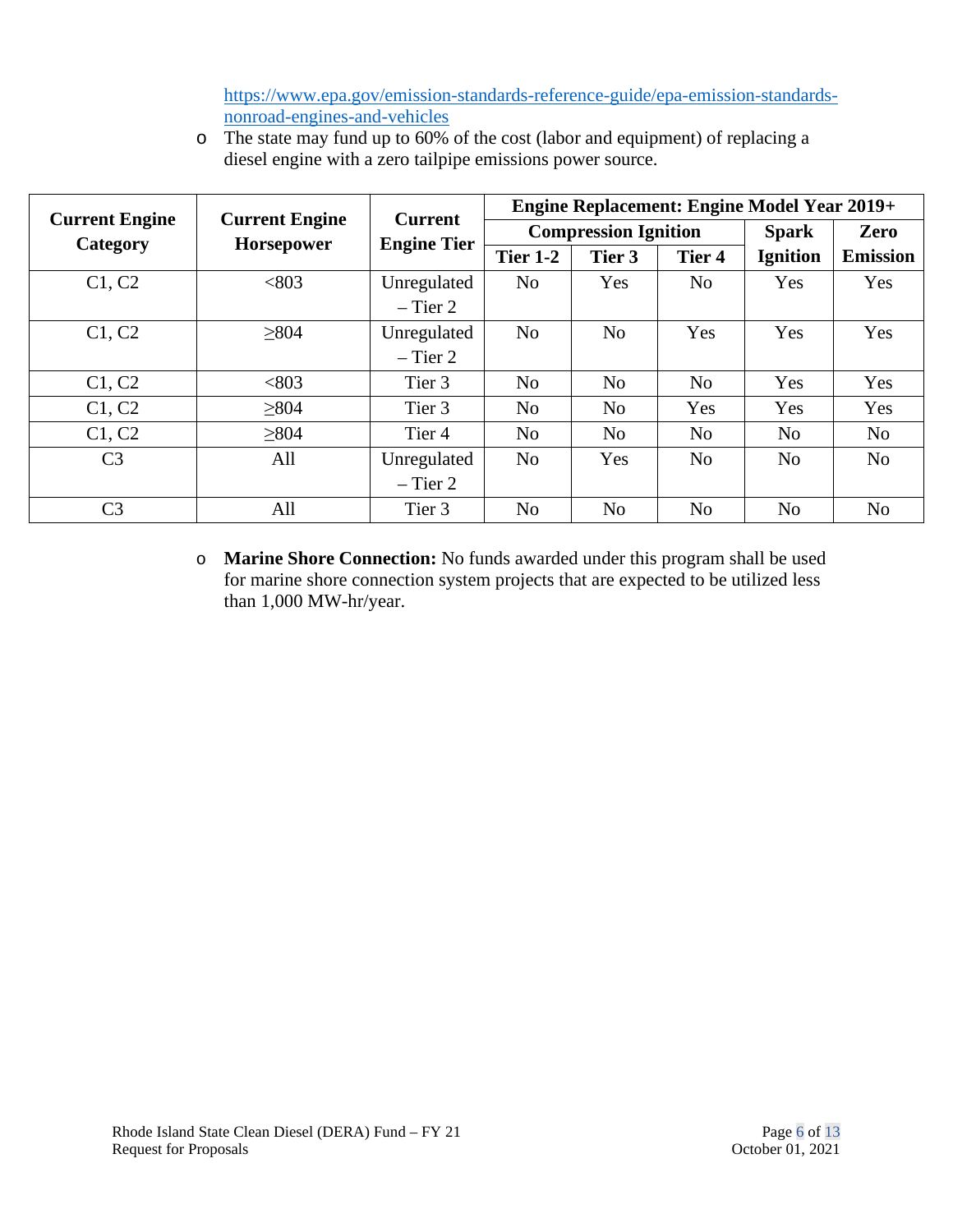#### **4.3 - Marine Vessel Replacement**

Marine vehicles can be replaced with newer cleaner vehicles and equipment that operate on diesel or alternative fuels and use engines certified by EPA and, if applicable, CARB to meet a more stringent set of engine emission standards. Replacement vessel must meet the same marine engine requirements as listed in 4.2.

The eligible cost of a vehicle/equipment replacement includes the cost of modifications, attachments, accessories or auxiliary apparatus necessary to make the equipment functional. The cost of additional "optional" components or "add-ons" that significantly increase the cost of the vehicle may not be eligible for funding under the grant; the replacement vehicle should resemble the replaced vehicle in form and function. For grid electric powered equipment replacements, examples of eligible replacement costs include, but are not limited to, the purchase and installation of electrical infrastructure or equipment to enable the use of power. Examples of ineligible costs include, but are not limited to, electricity, and operation and maintenance costs.

- Marine Vessel and Equipment:
	- o The state may fund up to 25% of the cost of a replacement marine vessel or piece of equipment powered by a 2019 model year or newer engine certified to EPA emission standards. Previous engine model year engines may be used if the engine is certified to the same emission standards applicable to EMY 2019. Marine engine emission standards are on EPA's website at: [https://www.epa.gov/emission-standards-reference-guide/epa-emission-standards](https://www.epa.gov/emission-standards-reference-guide/epa-emission-standards-nonroad-engines-and-vehicles)[nonroad-engines-and-vehicles](https://www.epa.gov/emission-standards-reference-guide/epa-emission-standards-nonroad-engines-and-vehicles)
	- o The state may fund up to 45% of the cost of a new, zero tailpipe emissions marine vessel or piece of equipment.

#### **4.4 – Non Road Vehicle/Equipment Replacement**

Nonroad vehicles and equipment can be replaced with newer, cleaner vehicles and equipment. Eligible replacement vehicles and equipment include those powered by diesel or clean alternative fuel engines (including gasoline), electric generators (gensets), hybrid engines, and zero tailpipe emissions power sources (grid, battery or fuel cell). To be eligible for funding, vehicles and equipment must be powered by engines certified by EPA and, if applicable, CARB emission standards. Zero tailpipe emissions vehicles and equipment do not require EPA or CARB certification. EPA's annual certification data for vehicles, engines, and equipment may be found at: www.epa.gov/compliance-and-fueleconomy-data/annual-certification-data-vehicles-enginesand-equipment. EPA's engine emission standards may be found at: www.epa.gov/emissionstandards-reference-guide/allepa-emission-standards. Engines certified by CARB may be found by searching CARB's Executive Orders for Heavy-duty Engines and Vehicles, found at: www.arb.ca.gov/msprog/onroad/cert/cert.php. Please see the Low-NOx Engine Factsheet found at www.epa.gov/dera/state for guidance on identifying engines certified to meet CARB's Optional Low NOx Standards.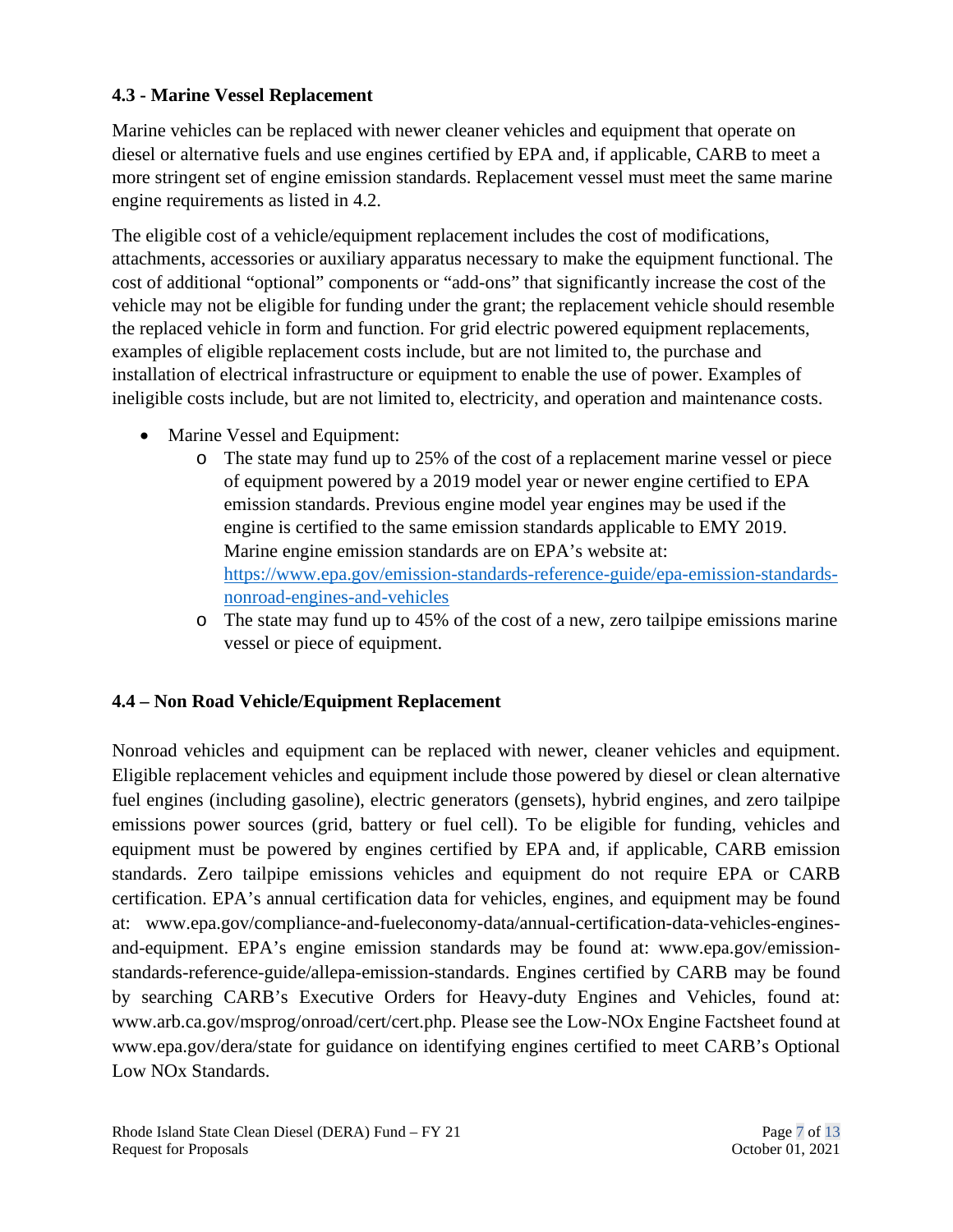The eligible cost of a vehicle/equipment replacement includes the cost of modifications, attachments, accessories, or auxiliary apparatus necessary to make the equipment functional. The cost of additional "optional" components or "add-ons" that significantly increase the cost of the vehicle may not be eligible for funding under the grant; the replacement vehicle should resemble the replaced vehicle in form and function. For grid electric powered equipment replacements, examples of eligible replacement costs include, but are not limited to, the purchase and installation of electrical infrastructure or equipment to enable the use of power. Examples of ineligible costs include, but are not limited to, electricity, and operation and maintenance costs.

|                                      | Vehicle/Equipment Replacement: Engine Model Year 2019+ |                |                |                                 |                         |
|--------------------------------------|--------------------------------------------------------|----------------|----------------|---------------------------------|-------------------------|
| <b>Current Engine</b><br><b>Tier</b> | <b>Compression Ignition</b>                            |                |                | <b>Spark</b><br><b>Ignition</b> | Zero<br><b>Emission</b> |
|                                      | <b>Tier 0-2</b>                                        | Tier 3-4i      | Tier 4         | Tier 2                          |                         |
| Unregulated $-$                      | No                                                     | $Yes*$         | Yes            | Yes                             | Yes                     |
| Tier 2                               |                                                        |                |                |                                 |                         |
| Tier 3                               | No                                                     | No             | Yes            | Yes                             | Yes                     |
| Tier <sub>4</sub>                    | No                                                     | N <sub>0</sub> | N <sub>o</sub> | N <sub>o</sub>                  | Yes                     |

\*Tier 3 and Tier 4 interim (4i) allowed for vehicle/equipment replacement only when Tier 4 final is not yet available for OEM for 2021 model year equipment under the Transition Program for Equipment Manufacturers (TPEM).

## **5. Project Time Periods**

All projects that receive grants must be completed by September 2022. Any project that finishes after this deadline will not be funded, unless an extension is approved by the Department. The Department encourages applicants to take into consideration and to plan adequate time for procurement and installation of materials in their project schedule.

### **6. Match Requirements**

"Match" refers to the funds or services used to conduct a project that are not borne by grant funds. All project matches must: (1) relate directly to the project for which the match is being applied; (2) be reasonably valued; and (3) be supported by documentation. The table below explains the match requirements for each project type.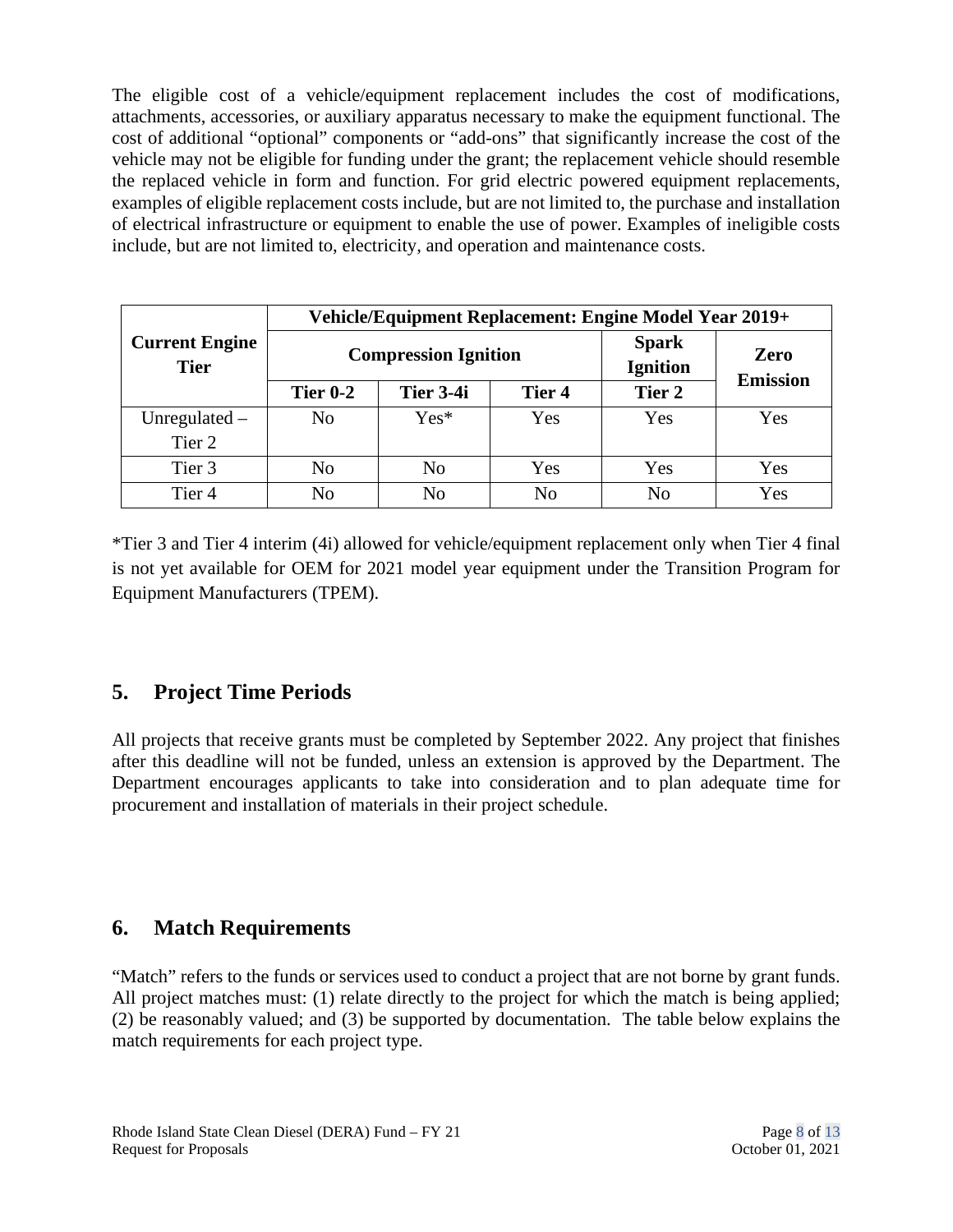| <b>Project Type</b>                                                           | <b>DERA Funding</b><br>Limits | <b>Minimum</b><br><b>Mandatory</b><br><b>Match (Owner</b><br><b>Contribution</b> ) |
|-------------------------------------------------------------------------------|-------------------------------|------------------------------------------------------------------------------------|
| On Road Vehicle/ Equipment Replacement - Diesel or<br><b>Alternative Fuel</b> | 25%                           | 75%                                                                                |
| On Road Vehicle/Equipment Replacement - Low NOx                               | 35%                           | 65%                                                                                |
| On Road Vehicle/Equipment Replacement - All-<br>Electric/Fuel Cell*           | 45%                           | 55%                                                                                |
| On Road Vehicle/Equipment Replacement – Drayage<br>$Truck*$                   | 50%                           | 50%                                                                                |
| Non Road Vehicle/Equipment Replacement – Diesel or<br><b>Alternative Fuel</b> | 25%                           | 75%                                                                                |
| Non Road Vehicle/Equipment Replacement – Low NOx                              | 35%                           | 65%                                                                                |
| Non Road Vehicle/Equipment Replacement – All –<br>Electric/Fuel Cell**        | 45%                           | 55%                                                                                |
| Marine Engine Replacement - Diesel or Alternative Fuel                        | 40%                           | 60%                                                                                |
| Marine Engine Replacement - All-Electric                                      | 60%                           | 40%                                                                                |
| Marine Vessel/Equipment Replacement – Diesel or<br><b>Alternative Fuel</b>    | 25%                           | 75%                                                                                |
| Marine Vessel/Equipment Replacement – All-Electric                            | 45%                           | 55%                                                                                |

\*Eligible on road fuel cell projects are limited to hydrogen fuel cell vehicle replacements for eligible urban transit buses, shuttle buses and drayage trucks.

\*\*Eligible non road fuel cell projects are limited to hydrogen fuel cell equipment replacements for eligible terminal tractors/yard hostlers, stationary generators, and forklifts. Fuel cell engine replacement is not eligible.

## **7. Updated RFP Information**

During the application period, as the need arises, the Department may post additional information concerning this RFP and funding opportunity on its website. This may include clarification of commonly asked questions. Potential applicants are advised to periodically check the Department's website.

## **8. Proposal Evaluation Criteria**

To be awarded a grant, applicants must possess adequate fiscal and project management capabilities. Past performance on prior Department grants will be taken into account when assessing organizational capacity to effectively manage a project. Eligible proposals will be referred to an internal review by the Program Manager. The Program Manager will evaluate the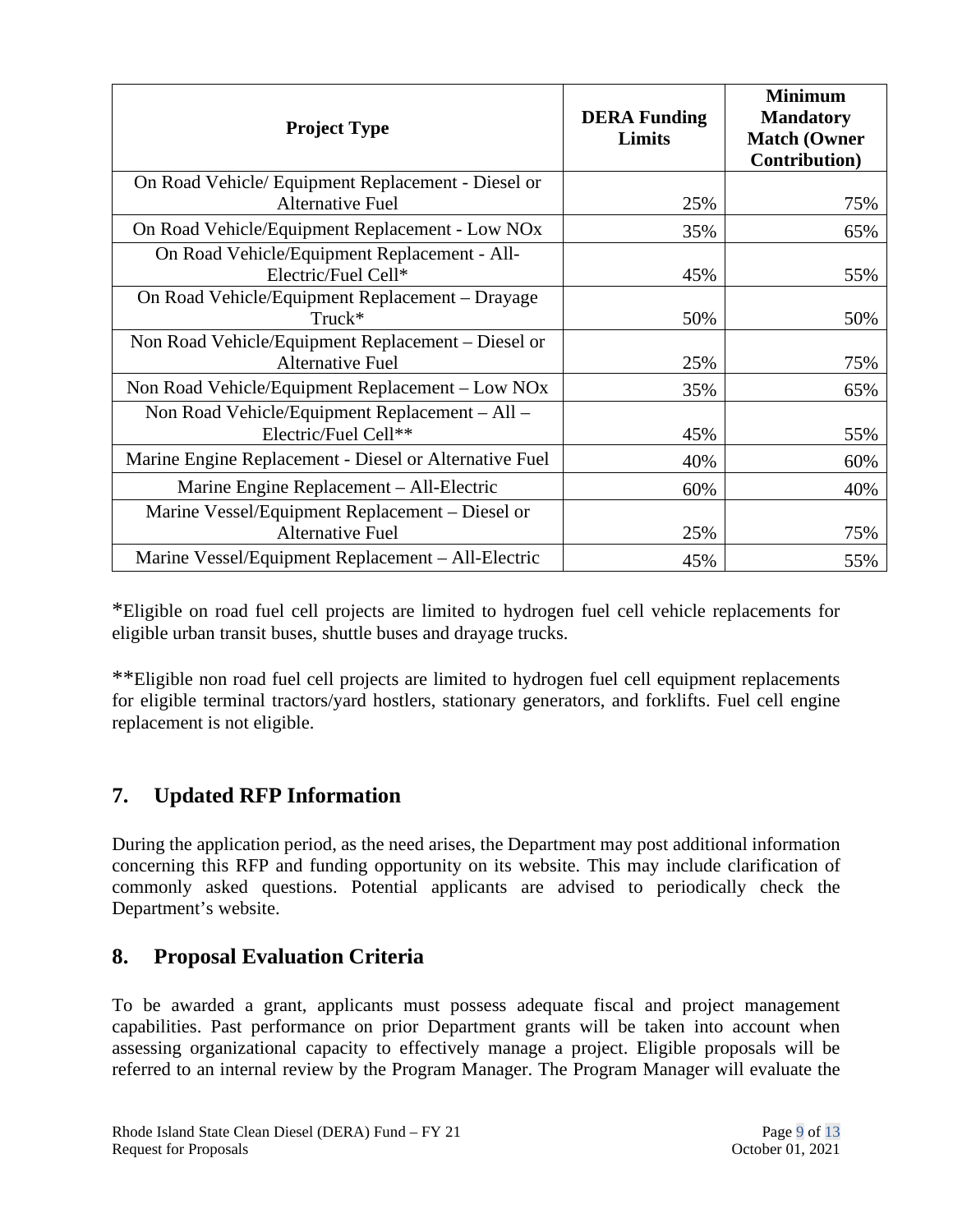eligible proposals consistent with the scoring criteria developed in conjunction with the *State Clean Diesel Grant Program Information Guide* and applicable state requirements.

In accordance with the Multi – State Medium and Heavy Duty Zero Emission Vehicle Memorandum of Understanding (MHD ZEV MOU), the State of Rhode Island is making a pointed effort to reduce greenhouse gas emissions and pollutants in the medium and heavy duty (MHD) on-road sector. **Therefore, on-road applicants with a ZEV replacement for on-road MHD vehicles will be scored higher than diesel and traditional fuel replacements.**

Scoring criteria:

- Percent reduction of diesel emissions and/or greenhouse gas emissions (50%);
- Cost Effectiveness of emission reductions (20%)
- **(On Road Vehicle & Drayage Replacements Only)** Percent time vehicle travels or is operated in Rhode Island (20%);
- **(Non Road Vehicle & Equipment Only)** Percent time vehicle operated in Rhode Island  $(20\%)$ :
- **(Marine Engine and Vessel Replacements Only)** Percent of fish landed in Rhode Island (20%); and
- Additional measures to reduce emissions and improve greener practices (10%)

Projects will also be evaluated on the degree of which they meet the six criteria listed below. Locational criteria are based on where the vehicle/equipment operates, which may not be the same as the owner's business address.

- Areas that receive a disproportionate quantity of pollution from diesel fleets, including ports, rail yards, terminals, construction sites, and school bus depots/yards
- Location in an environmental justice community
- Proximity to transportation hubs or corridors
- Location in an urban area, as defined by the U.S. Census Bureau
- Timeliness of implementation

# **9. How to Apply – Final Submission Deadline – November 5, 2021**

Final proposals must be received by the Department no later than 4:00 p.m. on Friday, November 5, 2021. The proposal must include mandatory application forms, and all other supporting materials as appropriate; e.g. letters of support, photographs, etc. (Refer to Appendix A for the application).

## **10. Preparing the Proposal for Final Approval**

For projects that are selected, the Department may request the applicant modify the project proposal based on comments identified during the project review and selection process. The applicant must submit a revised project proposal to the Department prior to final approval. The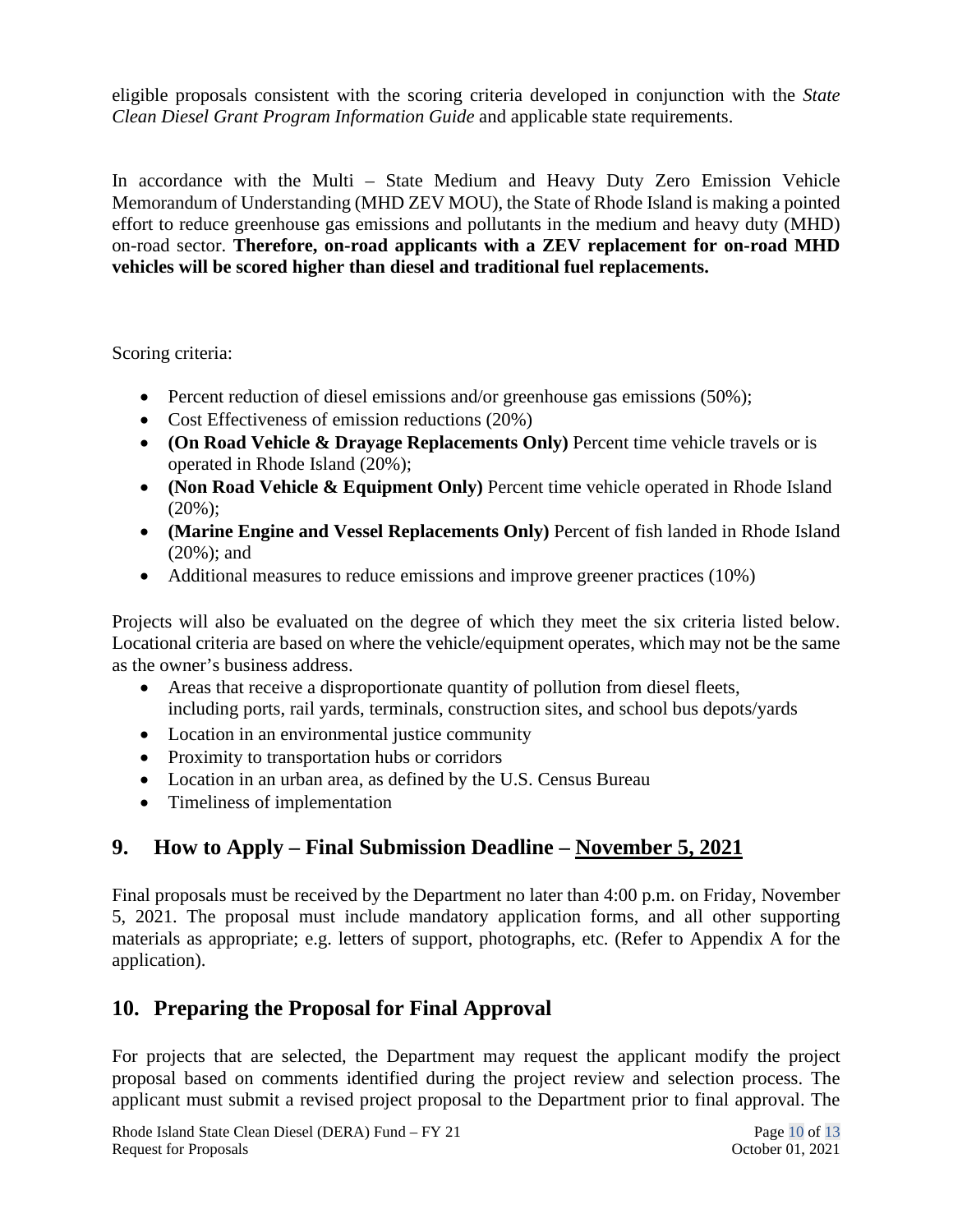Department will conduct a final review of the proposal and, if satisfied that all comments have been adequately addressed, the final proposal or scope of work will become the basis for the Grant Agreement that will be executed to formalize the grant award.

## **11. Project Administration**

#### **11.1 Grant Agreements**

Grants will be awarded on a competitive basis until funds for that grant period are exhausted. Successful applicants will receive a grant offer specifying the amount, duration and conditions of the award. The grant offer will be in the form of a binding contract, the Grant Agreement. Other requirements to secure funding shall be the following:

- Recipients will be required to sign, accept, and return the original signed Grant Agreement to the Department within forty-five (45) days of the date of approval. Failure to execute the agreement within the forty-five (45) days may result in the cancellation of the grant award and may result in these funds being awarded to the next highest rated project;
- Recipients will have ninety (90) days from the date of the acceptance of the Grant Agreement to provide proof of the necessary grant match by letters of credit, loan agreements, dedicated escrow accounts or any other pre-approved proof of matching funds by the Department; and

All grant payments will be paid in the form of **reimbursement** payments for eligible expenses incurred in accordance with an approved project. Refer to Section 3 above for examples of eligible and ineligible costs. Requests for reimbursement must include an invoice, and documentation of the incurred, eligible costs. The type of documentation required to receive reimbursement will be detailed in the grant offer and/or grant agreement. Grant recipients must enter into an agreement with the Department to establish mutually agreeable terms for completing the project. Items in the agreement include, *but are not limited to*:

- Scope of project, including schedule;
- Interim and final reporting requirements;
- Statement of the project's total budget, matching budget, and grant;
- Project payment schedule; and/or
- Record-keeping and reporting.

**Payments will be made on a reimbursement basis** in accordance with the payment schedule and terms contained in the Grant Agreement.

Grant recipients may be required to provide progress reports to the Department. Projects are expected to be completed in the timeframe of the Grant Agreement. All projects must be completed by September 2022. Time extensions may be granted.

**11.2 Pre-project and Pre-contract Costs** – The Department and the State of Rhode Island take no responsibility for project work done outside the term or scope of the Grant Agreement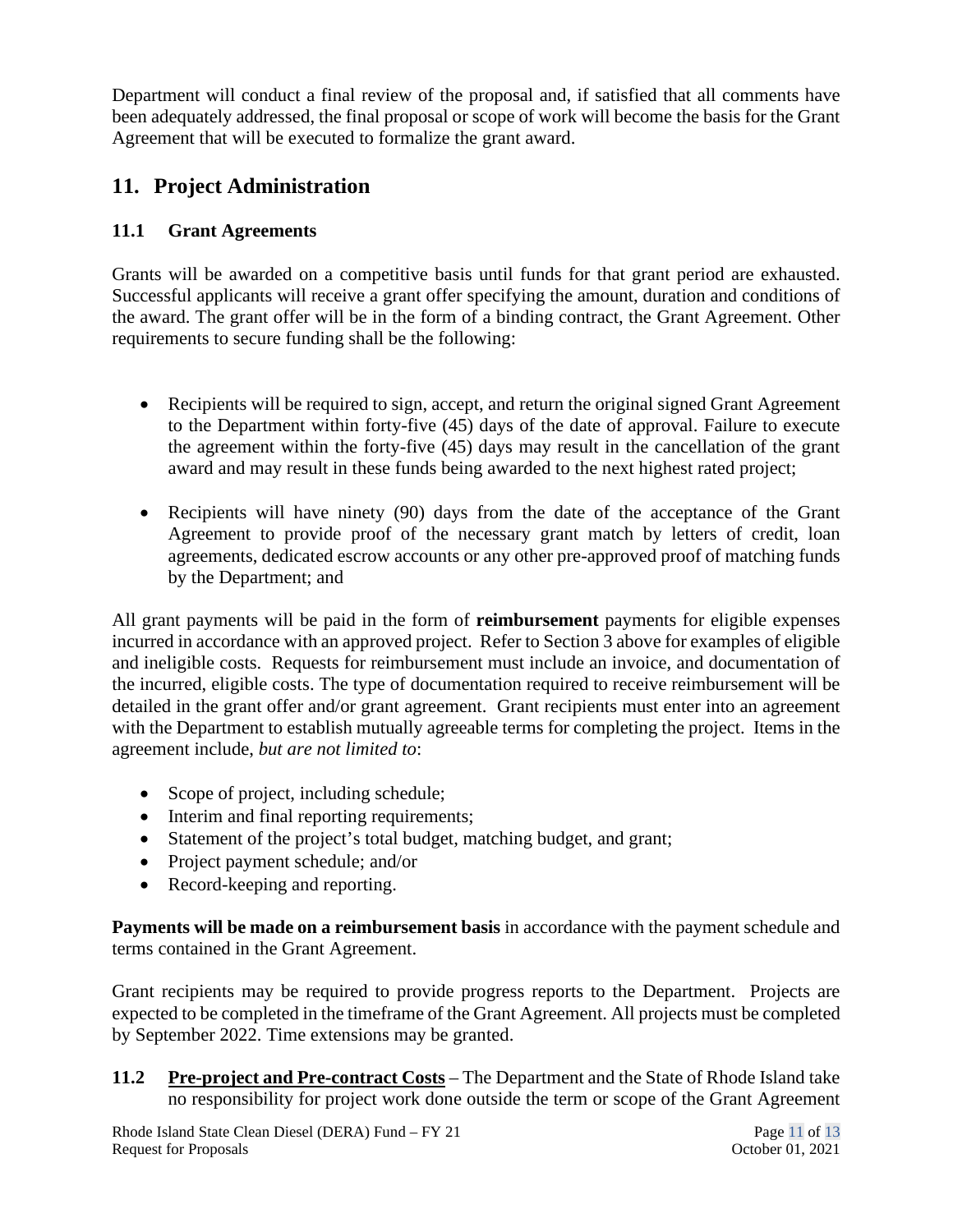or prior to full approval of a Grant Agreement. Applicants should NOT anticipate any funding for work that is done before approval of a Grant Agreement. Grant Agreements are not valid until the Rhode Island Department of Administration issues the appropriate encumbrance (i.e., purchase order). All Grant Agreements must be signed and dated by the Department.

- **11.3 Procurement**  The expenditure of funds pursuant to these grants is subject to state law governing procurement, including requirements for competitive bidding and goals for participation by minority or woman business enterprises (MBE/WBE). The Department reserves the right to review and approve the award of any contract or subcontract.
- **11.4 Suspension, modification or revocation -** The Director may suspend, modify or revoke any awards granted in the event that subsequent examination reveals any data included in an application form, submittal, reimbursement request, plan or sketch to be incorrect or not in compliance with the *State Clean Diesel Grant Program Information Guide* and applicable state requirements.
- **11.5 Stop Payment -** The Director may take appropriate action to stop payment of and/or seek the return of grant funds expended for any project where: (1) the applicant has obtained said grant based upon incomplete, false, misleading or erroneous information; or (2) the applicant has not completed the work approved under the grant in accordance with any and all conditions of approval issued by the Director in the grant award.